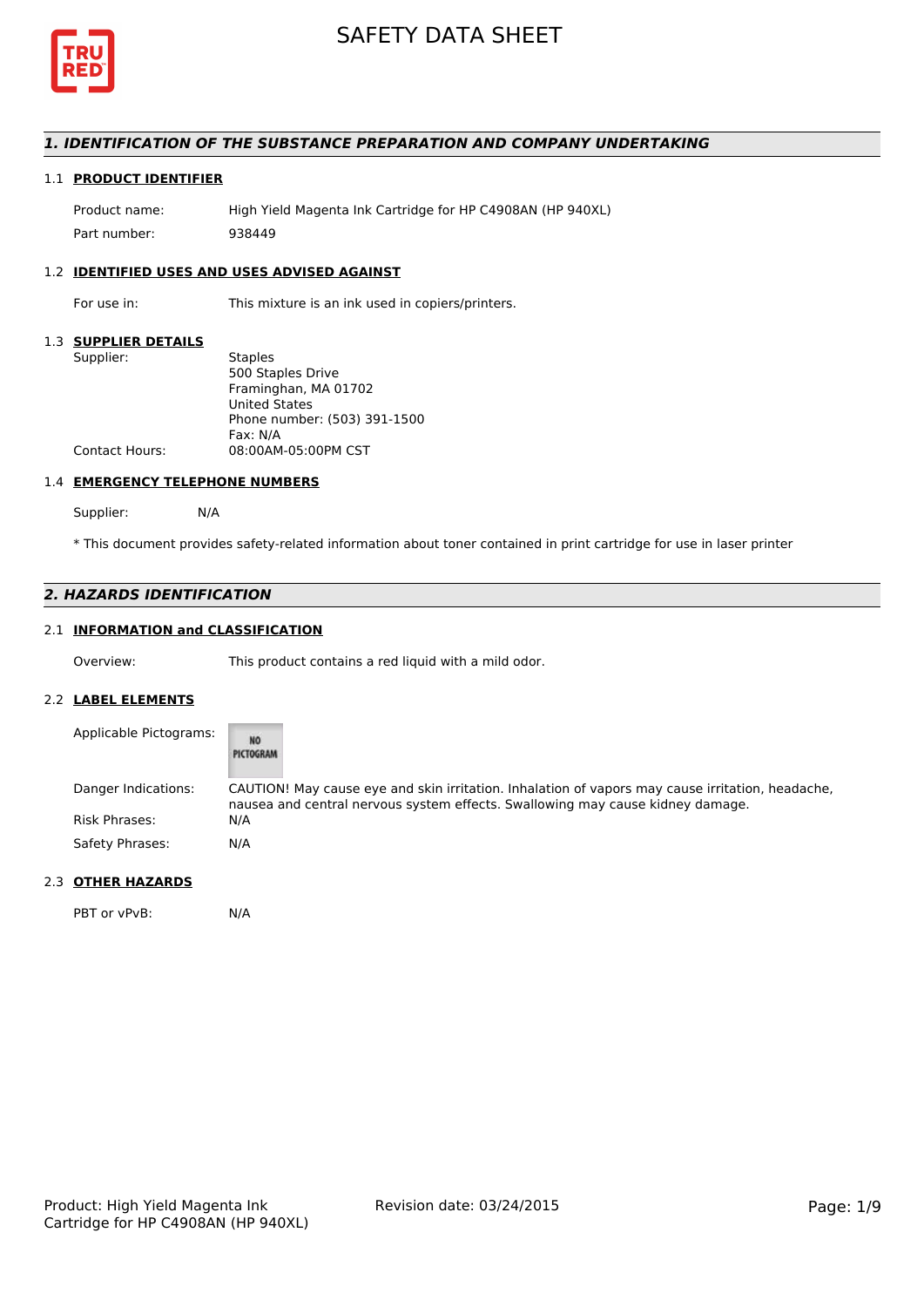

## *3. COMPOSITION / INFORMATION ON INGREDIENTS*

| Ingredients    | <b>CAS number</b> | Weight % | <b>OSHA</b><br><b>PEL</b> | <b>ACGIH</b><br>TLV | Other |
|----------------|-------------------|----------|---------------------------|---------------------|-------|
| 2-Pyrrolidone  | 616-45-5          | $1 - 10$ |                           |                     |       |
| Glycerin       | $56 - 81 - 5$     | $1 - 10$ |                           |                     |       |
| 1,4 Butanediol | 110-63-4          | $1 - 10$ |                           |                     |       |

The Full Text for all R-Phrases are Displayed in Section 16

## **COMPOSITION COMMENTS**

The Data Shown is in accordance with the latest Directives.

This section provides composition information for the toner powder contained in specially designed container inside of the print cartridge.

#### 4.1 **FIRST AID MEASURES**

## 4.1.1 **FIRST AID INSTRUCTIONS BY RELEVANT ROUTES OF EXPOSURE**

| Remove victim to fresh air. If breathing has stopped, give artificial respiration. If breathing is<br>difficult have qualified personnel administer oxygen. Get medical attention.                                                                                                                     |
|--------------------------------------------------------------------------------------------------------------------------------------------------------------------------------------------------------------------------------------------------------------------------------------------------------|
| Flush eyes with water for 15 minutes while lifting the upper and lower lids. Get medical attention.                                                                                                                                                                                                    |
| Remove contaminated clothing. Wash contact area thoroughly with soap and water. Get medical<br>attention if irritation develops and persists. Launder contaminated clothing before reuse. Discard<br>contaminated clothing such as shoes that cannot be decontaminated.                                |
| Call a poison control center or doctor immediately for treatment advice. If conscious, give one 8<br>ounce glass of water to dilute. DO NOT induce vomiting unless directed by medical personnel. Do<br>not give anything by mouth to or induce vomiting in a person who is unconscious or convulsing. |
|                                                                                                                                                                                                                                                                                                        |

### 4.1.2 **ADDITIONAL FIRST AID INFORMATION**

Additional first aid information: N/A Immediate Medical Attention Required: N/A

### 4.2 **SYMPTOMS AND EFFECTS**

Acute Symptoms from Exposure: N/A Delayed Symptoms from Exposure: N/A

### 4.3 **IMMEDIATE SPECIAL TREATMENT OR EQUIPMENT REQUIRED**

N/A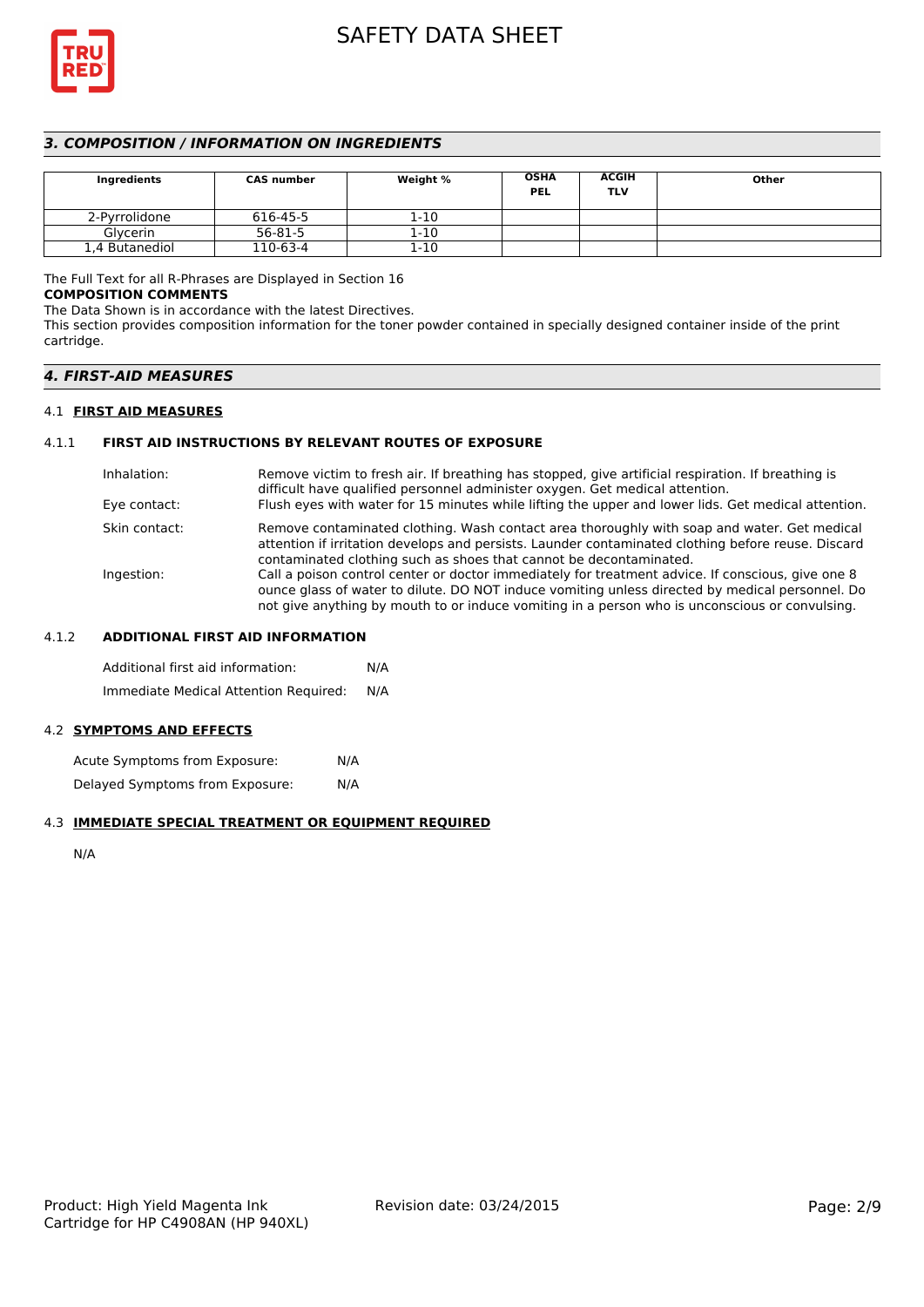

## *5. FIRE-FIGHTING MEASURES*

#### 5.1 **EXTINGUISHING MEDIA**

Recommended Extinguishing Media: Use alcohol foam, carbon dioxide and dry chemical. Extinguishing Media Not to be Used: None known.

## 5.2 **SPECIAL HAZARD**

Unusual Fire/Explosion Hazards: None known. Extinguishing Media Not to be Used: None known.

#### 5.3 **ADVICE FOR FIRE FIGHTERS**

Avoid inhalation of smoke. Wear protective cloting an wear self-contained breathing apparatus

#### *6. ACCIDENTAL RELEASE MEASURES*

#### 6.1 **PERSONAL PRECAUTIONS, PROTECTIVE EQUIPMENT AND EMERGENCY PROCEDURES**

#### 6.1.1 **PRECAUTIONS FOR NON-EMERGENCY PERSONNEL**

PERSONAL PROTECTIVE EQUIPMENT: Select in accordance with OSHA 1910.134 and good Industrial Hygiene practice. PROTECTIVE CLOTHING: Use personal protective equipment to minimize exposure to skin and eye.

#### 6.1.2 **ADDITIONAL FIRST AID INFORMATION**

Avoid contact with eyes, skin and clothing. Avoid breathing vapors. Use with adequate ventilation. Remove and launder contaminated clothing before re-use. Wash thoroughly after handling and before eating, drinking, smoking or using toilet facilities.

### 6.1.3 **PERSONAL PROTECTION**

Wear personal protective equipment as described in Section 8.

#### 6.2 **ENVIRONMENTAL PRECAUTIONS**

Regulatory Information: Keep product out of sewers and watercourses.

#### 6.3 **METHODS AND MATERIAL FOR CONTAINMENT AND CLEANUP**

Spill or Leak Cleanup Procedures: N/A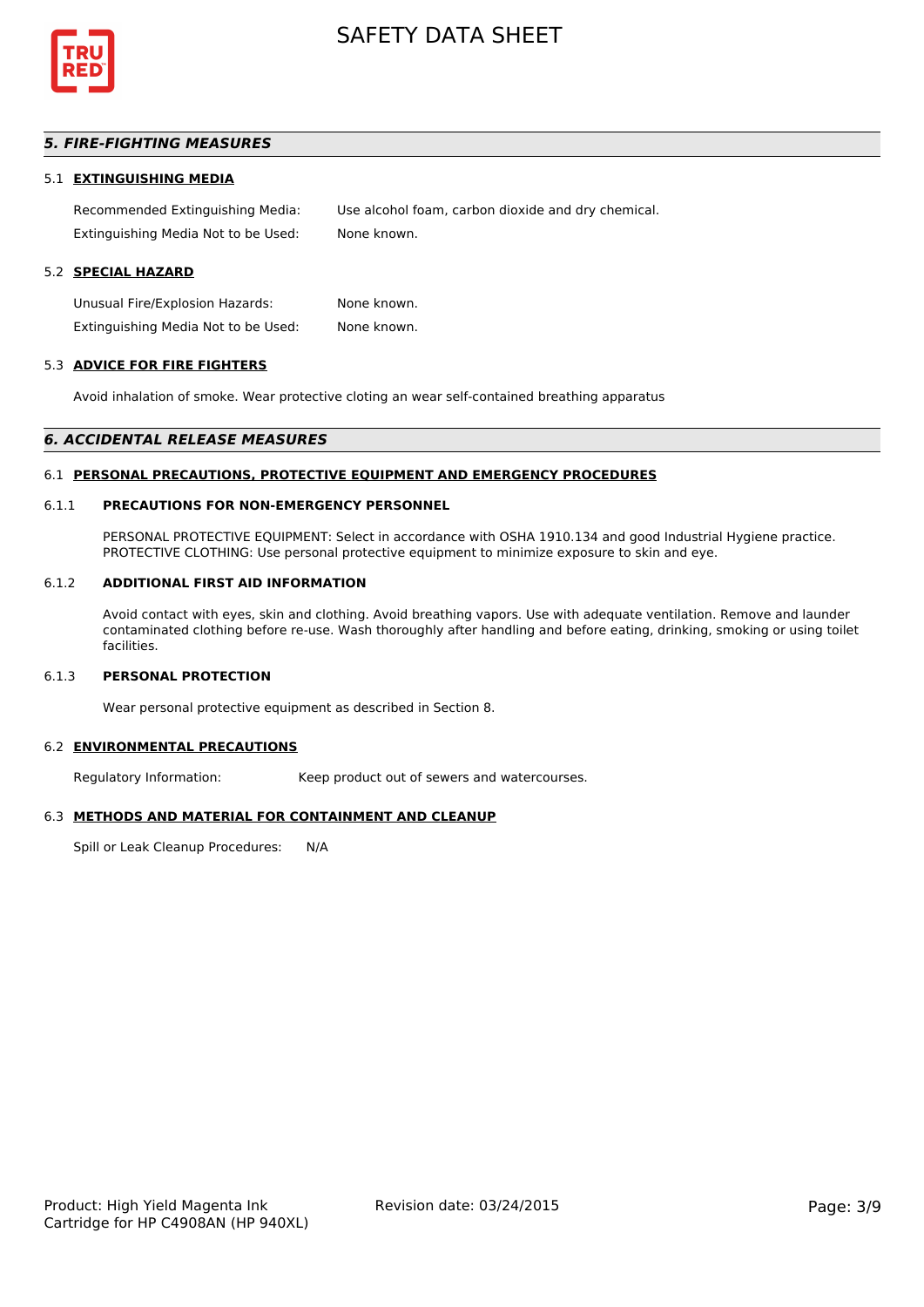

### *7. HANDLING AND STORAGE*

#### 7.1 **PRECAUTIONS FOR SAFE HANDLING**

Recommendations for Handling: No special precautions when used as intended. Keep containers closed, avoid creating dust. Keep away from ignition sources. Advice on General Hygiene: Never eat, drink or smoke in work areas. Practice good personal hygiene after using this material, especially before eating, drinking, smoking, using the restroom, or applying cosmetics.

#### 7.2 **CONDITIONS FOR SAFE STORAGE**

Avoid high temperatures, >100°F/32°C

#### 7.3 **SPECIFIC END USES**

Printing devices

#### *8. EXPOSURE CONTROLS/PERSONAL PROTECTION*

#### 8.1 **CONTROL PARAMETERS**

The best protection is to enclose operations and/or provide local exhaust ventilation at the site of chemical release in order to maintain airborne concentrations of the product below OSHA PELs (See Section 3). Local exhaust ventilation is preferred because it prevents contaminant dispersion into the work area by controlling it at its source.

#### 8.2 **EXPOSURE CONTROLS**

#### **Respiratory protection:**

IMPROPER USE OF RESPIRATORS IS DANGEROUS. Seek professional advice prior to respirator selection and use. Follow OSHA respirator regulations (29 CFR 1910.134 and 1910.137) and, if necessary, wear a NIOSH approved respirator. Select respirator based on its suitability to provide adequate worker protection for given work conditions, levels of airborne contamination, and sufficient levels of oxygen.

#### **Eye/Face Protection:**

Contact lenses are not eye protective devices. Appropriate eye protection must be worn instead of, or in conjunction with contact lenses.

#### **Hand/Skin Protection:**

For emergency or non-routine operations (cleaning spills, reactor vessels, or storage tanks), wear an SCBA. WARNING! Air purifying respirators do not protect worker in oxygen deficient atmospheres.

#### **Additional Protection:**

N/A

#### **Protective Clothing and Equipment:**

Wear chemically protective gloves, boots, aprons, and gauntlets to prevent prolonged or repeated skin contact. Wear splashproof chemical goggles and face shield when working with liquid, unless full face piece respiratory protection is worn.

#### **Safety Stations:**

Make emergency eyewash stations, safety/quick-drench showers, and washing facilities available in work area.

#### **Contaminated Equipment:**

Separate contaminated work clothes from street clothes. Launder before reuse. Remove material from your shoes and clean personal protective equipment. Never take home contaminated clothing.

#### **Comments:**

Never eat, drink or smoke in work areas. Practice good personal hygiene after using this material, especially before eating, drinking, smoking, using the restroom, or applying cosmetics.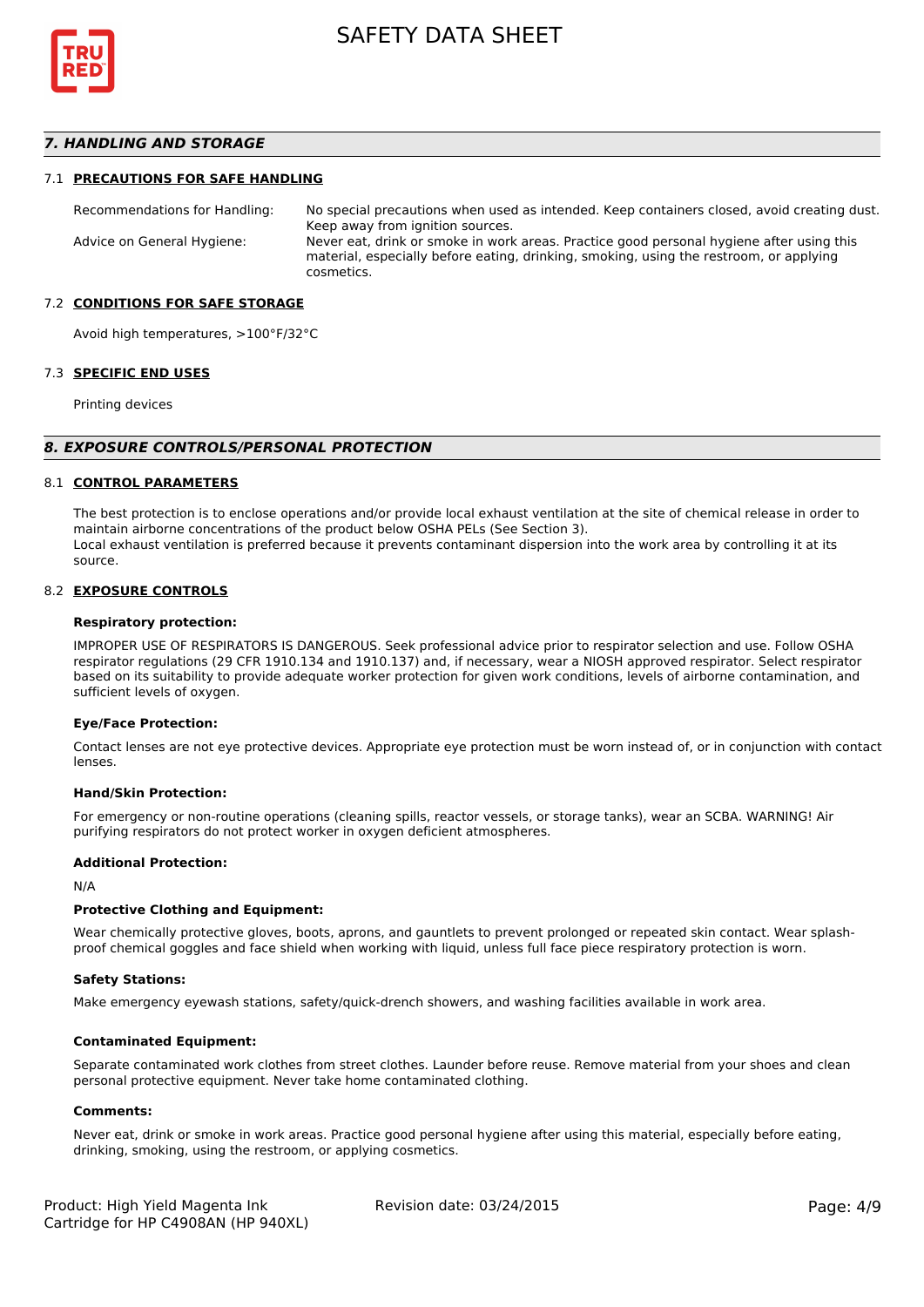

## *9. PHYSICAL AND CHEMICAL PROPERTIES*

## 9.1 **DETAIL INFORMATION**

| APPEARANCE: Red liquid. |
|-------------------------|
| Magenta                 |
| Mild odor.              |
| N/A                     |
|                         |
| $212^{\circ}F$          |
| N/A                     |
| None                    |
| N/A                     |
| N/A                     |
| N/A                     |
|                         |

### 9.2 **OTHER INFORMATION**

SPECIFIC GRAVITY (H20=1): 1.00 – 1.10. VAPOR PRESSURE: 17.5 mmHg. VAPOR DENSITY (Air=1): Heavier than air. SOLUBILITY IN WATER: Complete. FREEZING POINT: Not available. COEFFICIENT of WATER/OIL: Not available. EVAPORATION RATE: < Butyl Acetate. pH: 6.0 - 8.0.

### *10. CHEMICAL STABILITY AND REACTIVITY*

#### 10.1 **Reactivity:**

| <b>Reactivity Hazards:</b>     | None                                                                                                           |
|--------------------------------|----------------------------------------------------------------------------------------------------------------|
| Data on Mixture Substances:    | None                                                                                                           |
| 10.2 Chemical Stability:       | The product is stable. Under normal conditions of storage and use, hazardous<br>polymerisation will not occur. |
| 10.3 Hazardous Polymerization: | Stable under conditions of normal use.                                                                         |
| 10.4 Conditions to Avoid:      | Keep away from heat, flame, sparks and other ignition sources.                                                 |
| 10.5 Incompatible Materials:   | Strong oxidising materials                                                                                     |
| 10.6 Hazardous Decomposition:  | Will not occur.                                                                                                |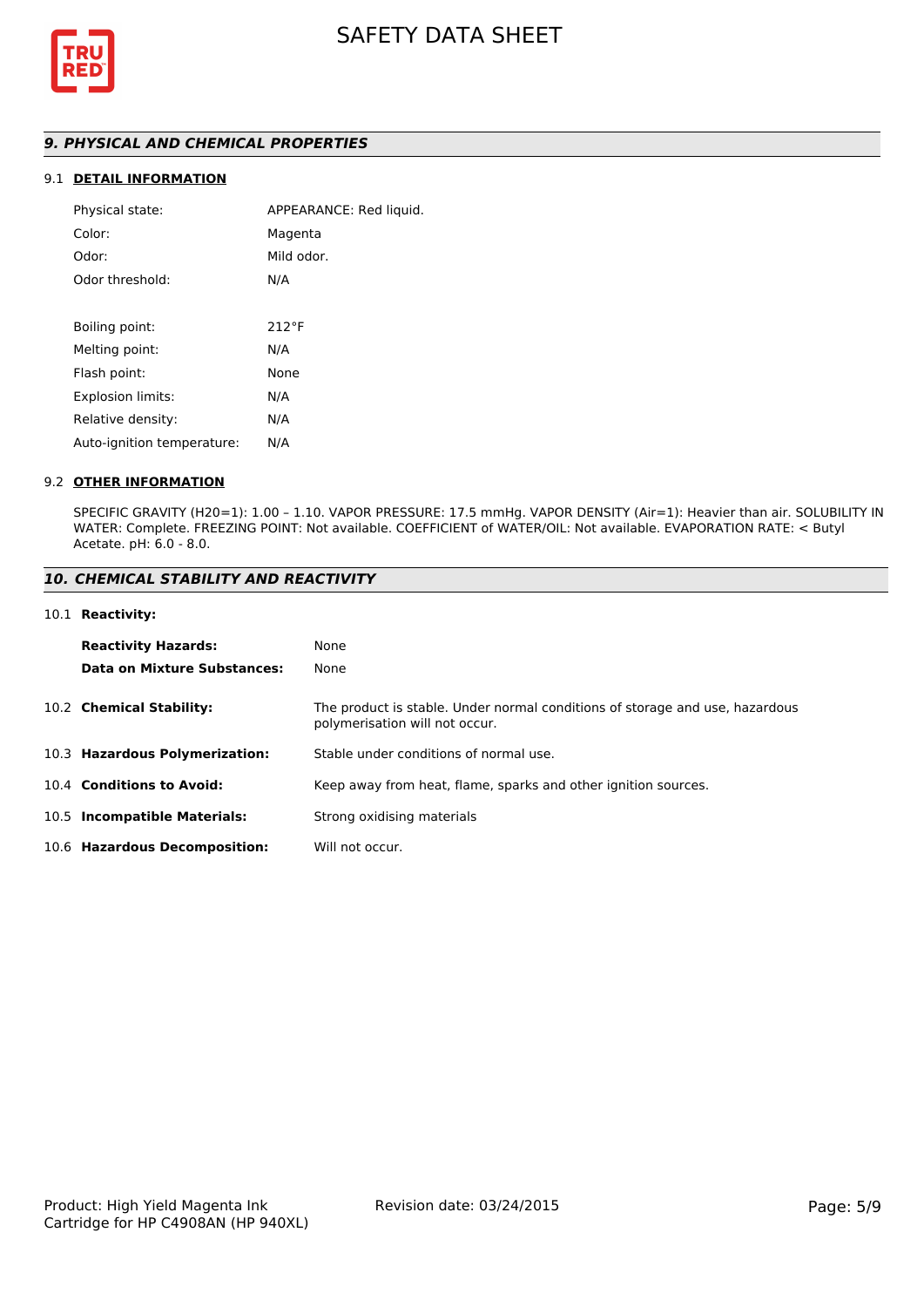

## *11. INFORMATION ON TOXICOLOGICAL EFFECT*

| Mixtures:                          | N/A                                                                                                  |
|------------------------------------|------------------------------------------------------------------------------------------------------|
| <b>Acute Toxicity:</b>             | N/A                                                                                                  |
| <b>Skin Corrosion/Irritation:</b>  | Contact may cause mild skin irritation.                                                              |
| <b>Serious Eye Damage:</b>         | May cause mild irritation with redness and tearing.                                                  |
| Inhalation:                        | Vapors or mists may cause respiratory irritation with headache, dizziness, drowsiness, narcosis,     |
|                                    | constriction of the pupils and loss of reflexes.                                                     |
| <b>Sensitization:</b>              | N/A                                                                                                  |
| <b>Mutagenicity:</b>               | N/A                                                                                                  |
| <b>Carcinogenicity:</b>            | None of the components of this product are listed as a carcinogen by NTP, IARC or OSHA.              |
| <b>Reproductive Toxicity:</b>      | N/A                                                                                                  |
| <b>STOT - Single Exposure:</b>     | Individuals with chronic skin, respiratory, kidney and liver disorders may be at increased risk from |
|                                    | exposure to this material.                                                                           |
| <b>STOT - Multiple Exposure:</b>   | 2-Pyrrolidone was found to cause birth defects in laboratory animals.                                |
| Ingestion:                         | Swallowing may cause gastrointestinal irritation, nausea, vomiting, diarrhea, narcosis, constriction |
|                                    | of pupils, increased blood sugar levels and loss of reflexes. May cause damage to the kidneys.       |
| <b>Hazard Class Information:</b>   | N/A                                                                                                  |
| <b>Mixture on Market Data:</b>     | N/A                                                                                                  |
| Symptoms:                          | N/A                                                                                                  |
| Delayed/Immediate Effects: N/A     |                                                                                                      |
| <b>Test Data on Mixture:</b>       | N/A                                                                                                  |
| <b>Not Meeting Classification:</b> | N/A                                                                                                  |
| <b>Routes of Exposure:</b>         | N/A                                                                                                  |
| <b>Interactive Effects:</b>        | N/A                                                                                                  |
| <b>Absence of Specific Data:</b>   | N/A                                                                                                  |
| Mixture vs Substance Data: N/A     |                                                                                                      |
|                                    |                                                                                                      |

## *12. ECOLOGICAL INFORMATION* 12.1 **Eco toxicity:** N/A

| <b>IZ.I ECO TOXICITY:</b>       | N/A |
|---------------------------------|-----|
| 12.2 Degradability:             | N/A |
| 12.3 Bioaccumulation Potential: | N/A |
| 12.4 Mobility in Soil:          | N/A |
| 12.5 PBT & vPvB Assessment:     | N/A |
| 12.6 Other Adverse Effects:     | N/A |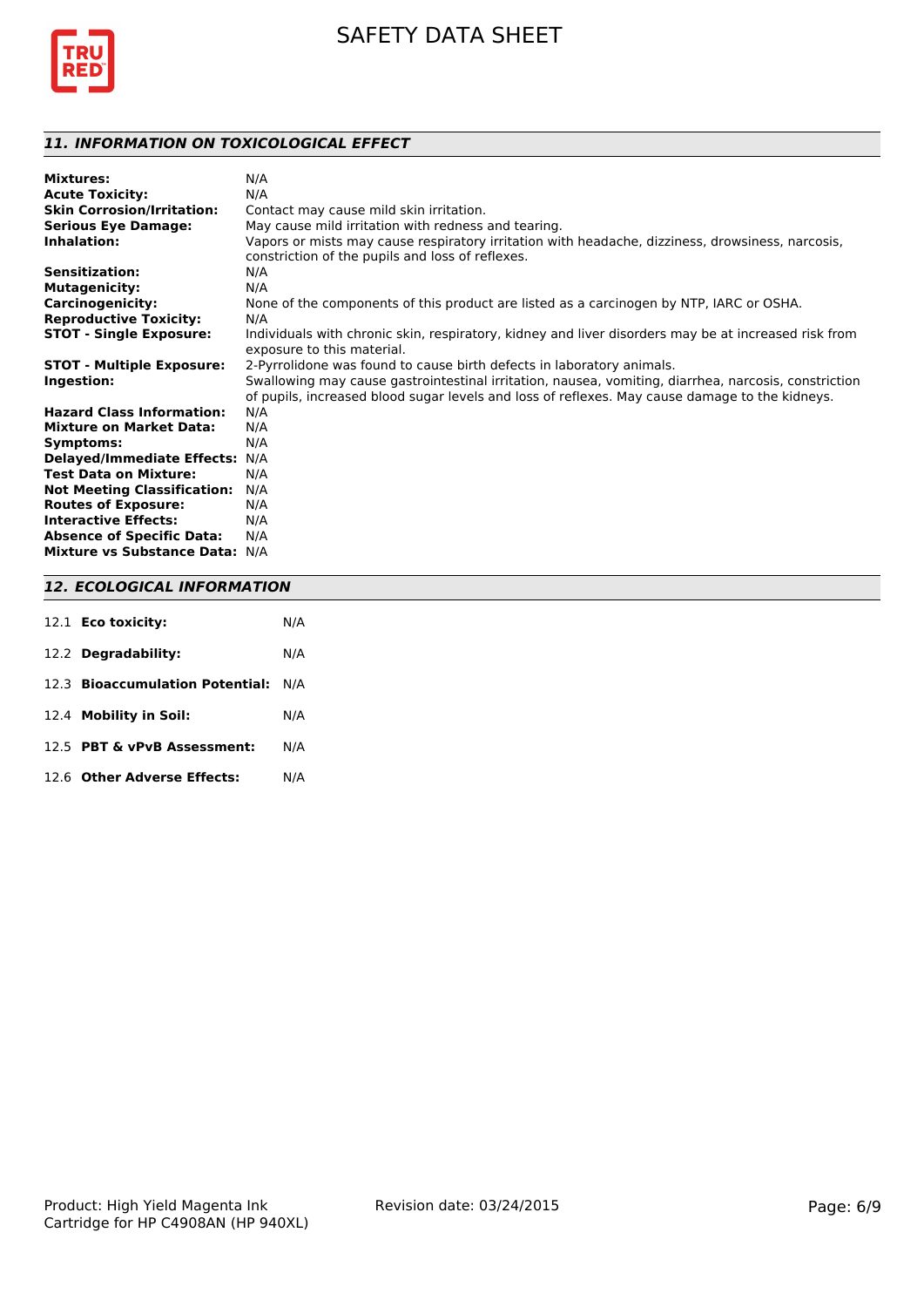

## *13. DISPOSAL CONSIDERATIONS*

#### **Disposal Information:**

 Dispose as a solid waste in accordance with local authority regulations. Empty container retains product residue.

#### **Physical/Chemical Properties that affect Treatment:**

Symbol: This product is not classified as dangerous

Risk Phrases: This product is not classified according to the federal, state and local environmental regulations.

#### **Waste Treatment Information:**

Do not shred toner cartridge, unless dust-explosion prevention measures are taken. Finely dispersed particles may form explosive mixtures in air. Dispose of in compliance with federal, state, and local regulations.

#### **Personal Protection Required:**

Cartridge for HP C4908AN (HP 940XL)

N/A

| <b>14. TRANSPORT INFORMATION</b>                               |                                                                                                                                                                                                                                                                                                                                                             |           |  |  |
|----------------------------------------------------------------|-------------------------------------------------------------------------------------------------------------------------------------------------------------------------------------------------------------------------------------------------------------------------------------------------------------------------------------------------------------|-----------|--|--|
| 14.1 <b>ID Number:</b>                                         | N/A                                                                                                                                                                                                                                                                                                                                                         |           |  |  |
| 14.2 Shipping Name:                                            | Not Regulated                                                                                                                                                                                                                                                                                                                                               |           |  |  |
| 14.3 Hazard Class:                                             | HMIS Rating: Health = $1$ Fire = 0 Reactivity = 0                                                                                                                                                                                                                                                                                                           |           |  |  |
| 14.4 Packing Group:                                            | N/A                                                                                                                                                                                                                                                                                                                                                         |           |  |  |
| 14.5 Environmental Hazards:                                    | N/A                                                                                                                                                                                                                                                                                                                                                         |           |  |  |
| 14.6 User Precautions:                                         | N/A                                                                                                                                                                                                                                                                                                                                                         |           |  |  |
| 14.7 Bulk Transport:                                           | N/A                                                                                                                                                                                                                                                                                                                                                         |           |  |  |
| <b>15. REGULATORY INFORMATION</b>                              |                                                                                                                                                                                                                                                                                                                                                             |           |  |  |
| 15.1 Regulatory Information:                                   | OSHA HAZARD CLASSIFICATION: Irritant, target organ effects                                                                                                                                                                                                                                                                                                  |           |  |  |
| EPA Regulatory Information: N/A                                |                                                                                                                                                                                                                                                                                                                                                             |           |  |  |
| <b>CERCLA Reportable Quantity: N/A</b>                         |                                                                                                                                                                                                                                                                                                                                                             |           |  |  |
| 15.2 Superfund Information:                                    |                                                                                                                                                                                                                                                                                                                                                             |           |  |  |
| <b>Hazard Categories:</b>                                      |                                                                                                                                                                                                                                                                                                                                                             |           |  |  |
| Immediate: N/A                                                 |                                                                                                                                                                                                                                                                                                                                                             |           |  |  |
| Delayed: N/A                                                   |                                                                                                                                                                                                                                                                                                                                                             |           |  |  |
| <b>Fire:</b> NFPA Rating: Health = $1$ Fire = 0 Reactivity = 0 |                                                                                                                                                                                                                                                                                                                                                             |           |  |  |
| <b>Pressure: N/A</b>                                           |                                                                                                                                                                                                                                                                                                                                                             |           |  |  |
| <b>Reactivity: N/A</b>                                         |                                                                                                                                                                                                                                                                                                                                                             |           |  |  |
| Section 302 - Extremely Hazardous: N/A                         |                                                                                                                                                                                                                                                                                                                                                             |           |  |  |
| Section 311 - Hazardous: Acute health.                         |                                                                                                                                                                                                                                                                                                                                                             |           |  |  |
| 15.3 State Regulations:                                        | STATE R-T-K COMPOSITION INFORMATION: COMPONENT 2-Pyrollidone, CAS # 616-45-5,<br>WT% 1 - 10, PA Y, MA N; COMPONENT Glycerin, CAS # 56-81-5, WT% 1 -10, PA Y, MA N;<br>COMPONENT 1,4 Butanediol, CAS # 110-63-4, WT% 1 - 10, PA N, MA N CALIFORNIA<br>PROPOSITION 65 INFORMATION: This product contains no California Proposition 65<br>regulated chemicals. |           |  |  |
| 15.4 Other Regulatory Information:                             | CERCLA HAZARDOUS SUBSTANCE (40CFR 116): Not applicable. WHMIS CLASSIFICATION:                                                                                                                                                                                                                                                                               |           |  |  |
| Product: High Yield Magenta Ink                                | Revision date: 03/24/2015                                                                                                                                                                                                                                                                                                                                   | Page: 7/9 |  |  |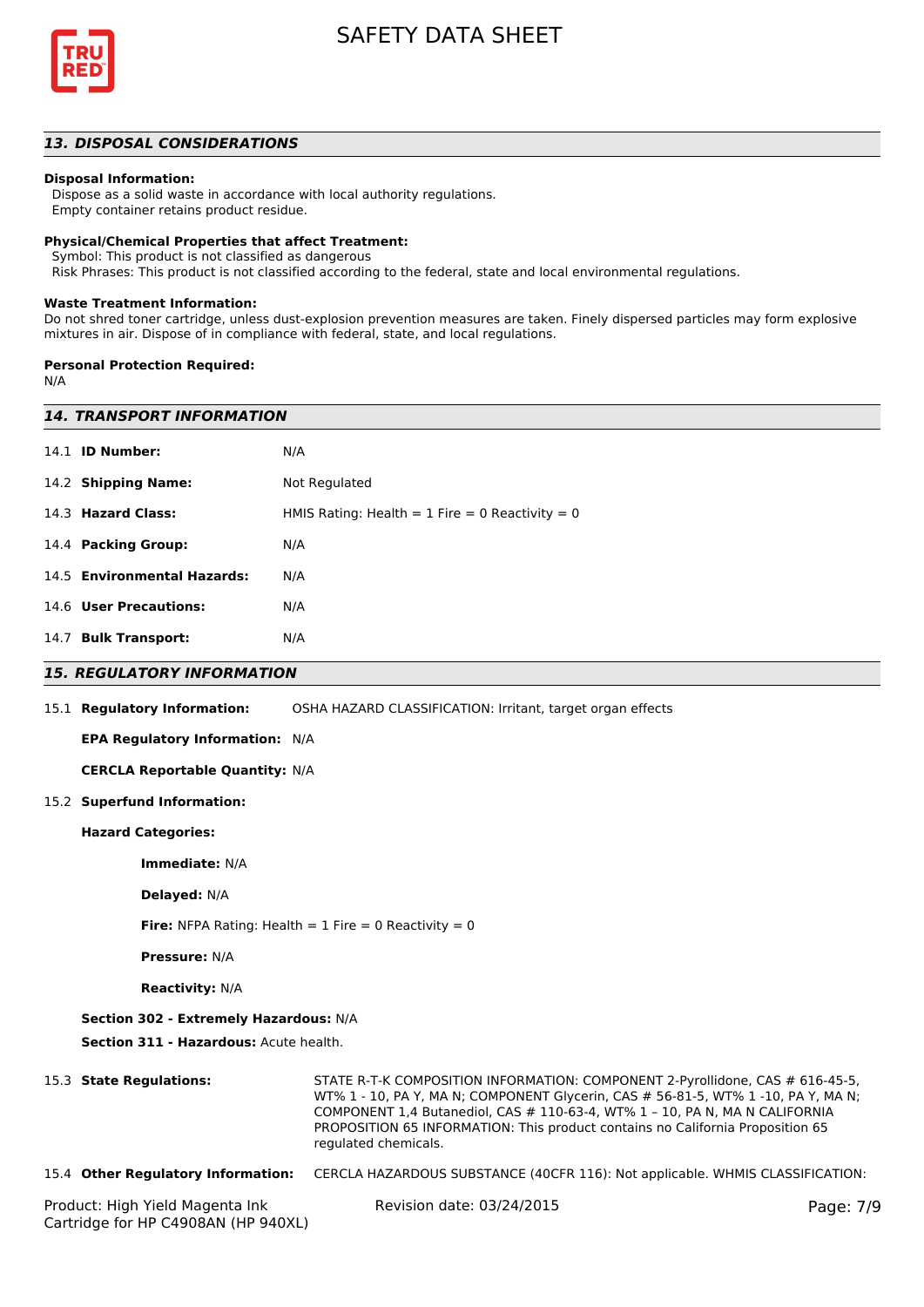

Class D - Division 2 - Subdivision B (Toxic material causing other chronic effects).

## *16. OTHER INFORMATION* **General Comments:** This information is based on our current knowledge. It should not therefore be construed as guaranteeing specific properties of the products as described or their suitability for a particular application **Creation Date of this SDS:** 07/16/2019